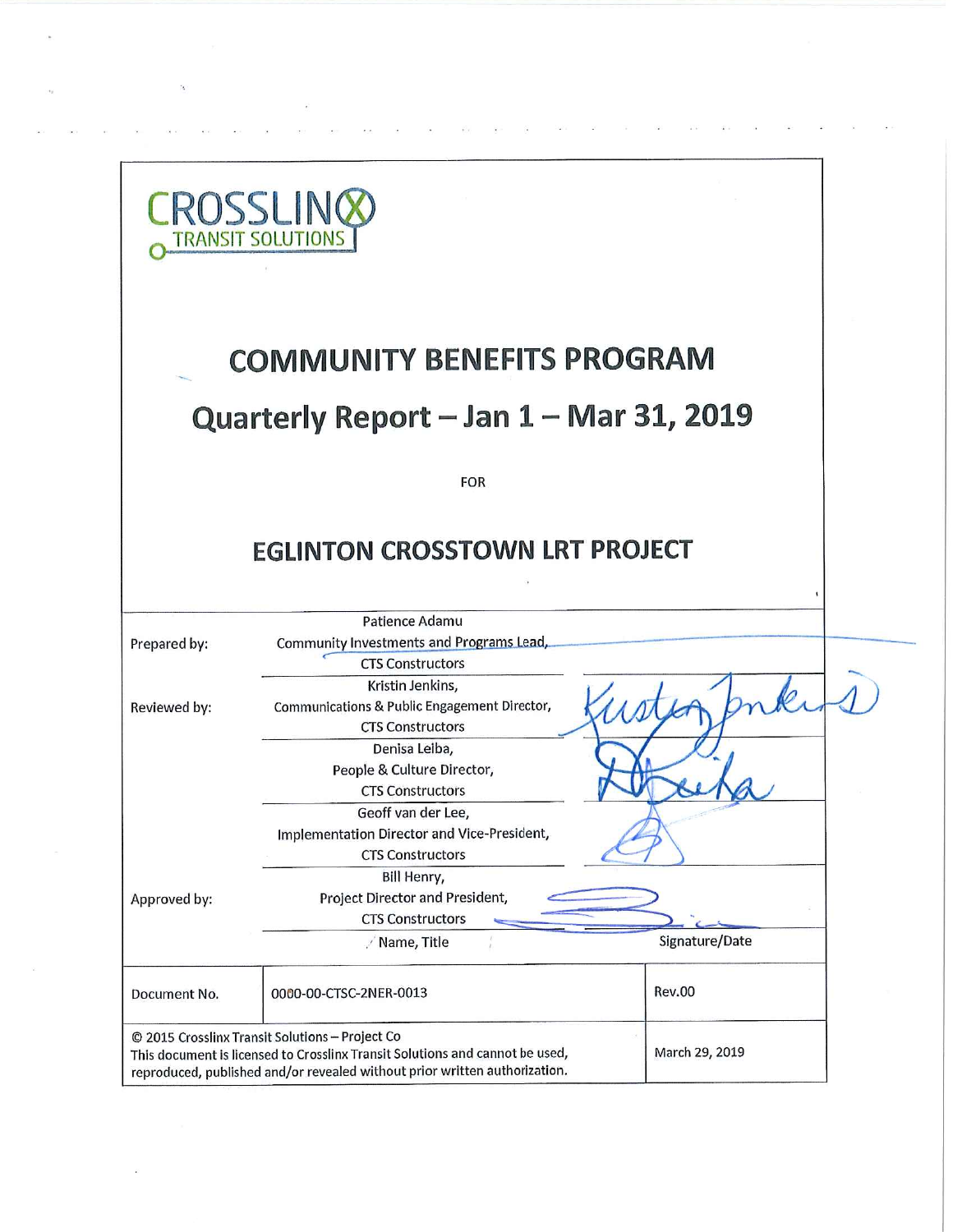# **DOCUMENT REVISIONS INDEX**

| <b>Revision</b> | <b>Date</b> | <b>Description of Changes</b> |
|-----------------|-------------|-------------------------------|
| 00              |             | Initial Release.              |
|                 |             |                               |
|                 |             |                               |
|                 |             |                               |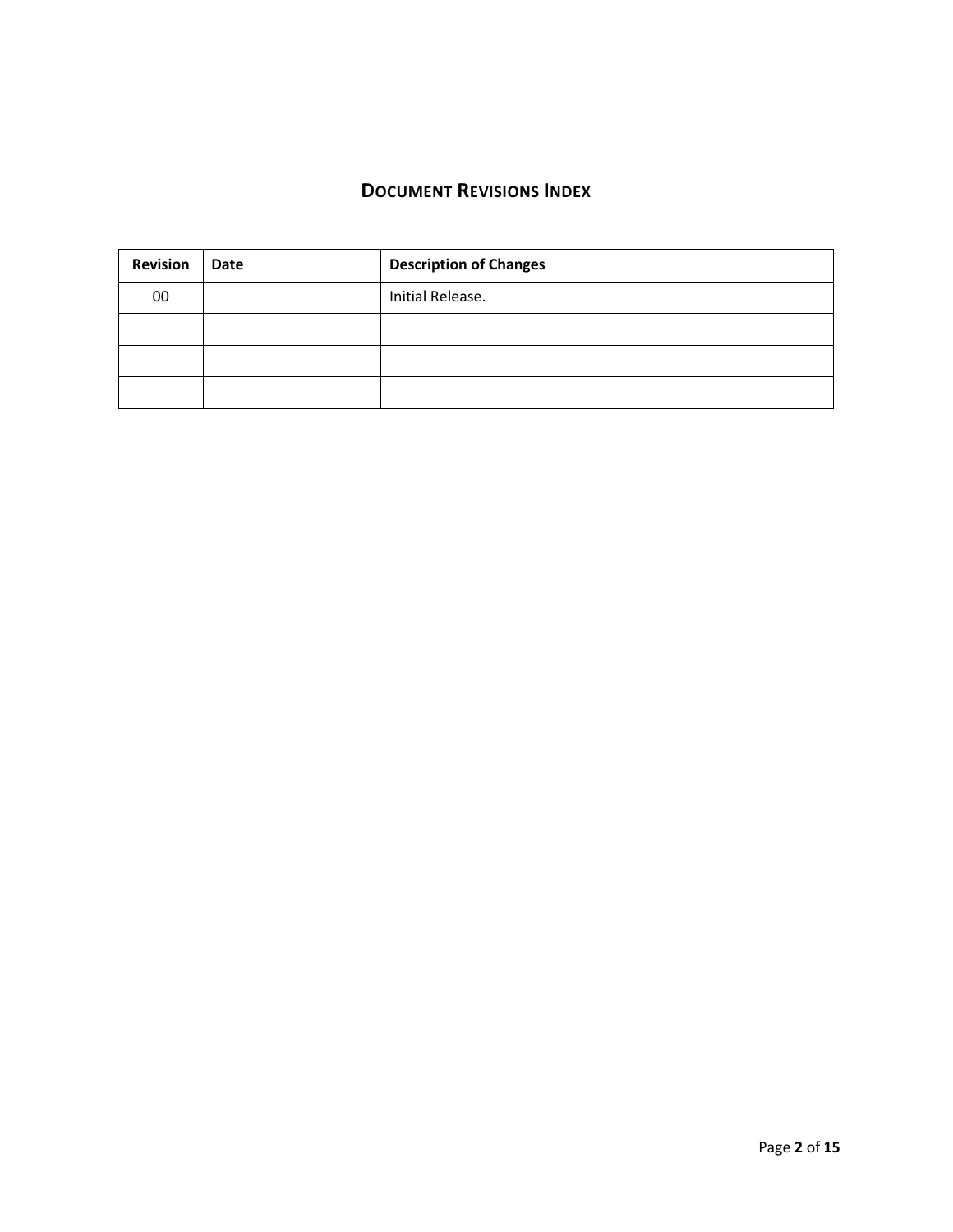# **TABLE OF CONTENTS**

| 1.0 |                                                                                         |  |
|-----|-----------------------------------------------------------------------------------------|--|
|     |                                                                                         |  |
| 2.0 |                                                                                         |  |
|     |                                                                                         |  |
|     |                                                                                         |  |
| 3.0 |                                                                                         |  |
| 4.0 |                                                                                         |  |
|     |                                                                                         |  |
|     |                                                                                         |  |
|     |                                                                                         |  |
| 5.0 |                                                                                         |  |
|     |                                                                                         |  |
|     |                                                                                         |  |
|     |                                                                                         |  |
| 6.0 |                                                                                         |  |
|     |                                                                                         |  |
|     |                                                                                         |  |
|     |                                                                                         |  |
|     |                                                                                         |  |
|     | Appendix 1: List of Agencies in Workforce Development and Local Recruitment Network**11 |  |
|     |                                                                                         |  |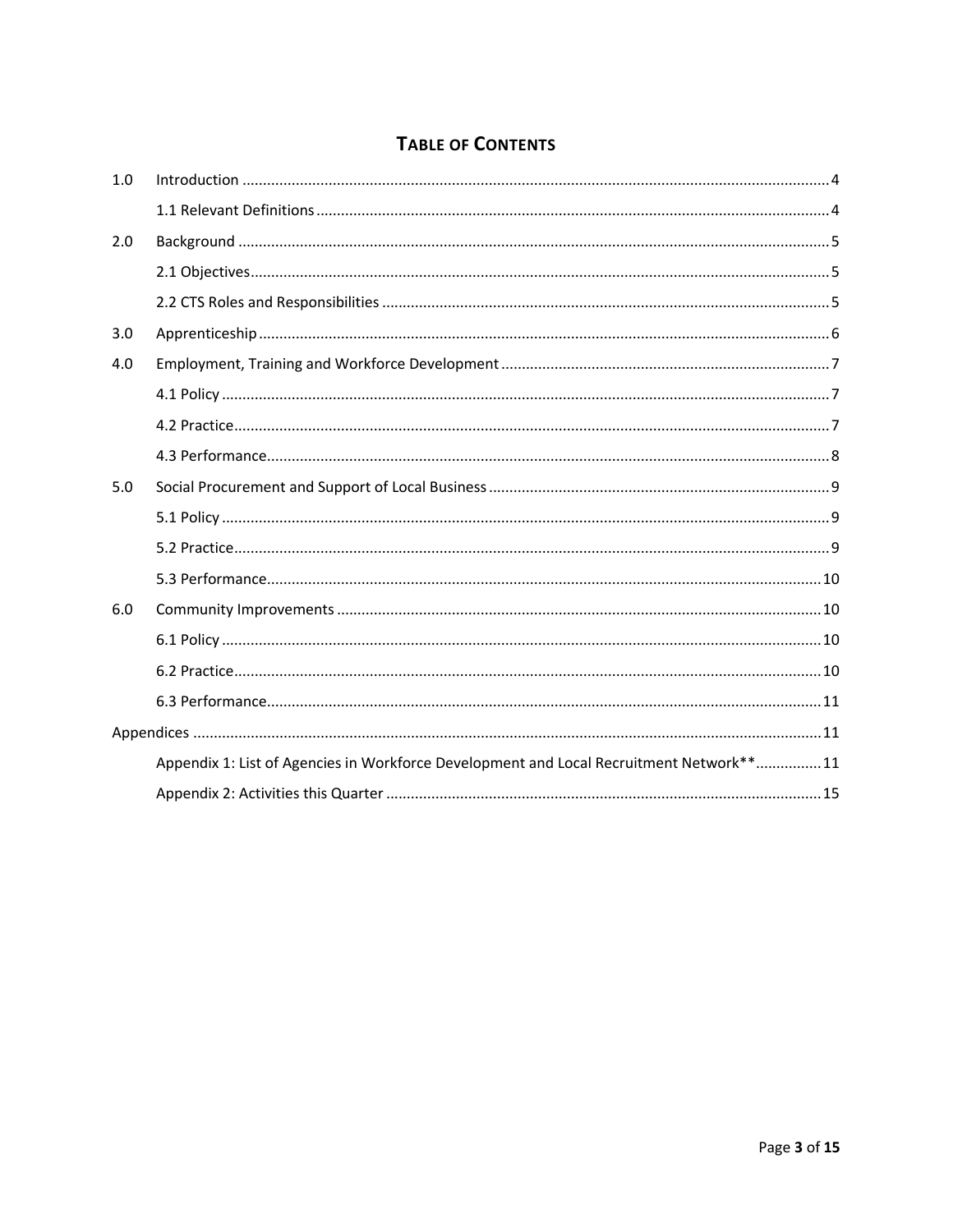# **1.0 Introduction**

Crosslinx Transit Solutions (CTS) is a consortium comprised of ACS-Dragados, Aecon, EllisDon and SNC-Lavalin. Metrolinx and Infrastructure Ontario selected CTS to deliver the Eglinton Crosstown Light Rail Transit (ECLRT) Project.

CTS is required to provide a quarterly report on its Community Benefits initiatives, as laid out in our Community Benefits and Liaison Plan. This is the first report for 2019. In this report you will find a snapshot of our work during the months of January, February, and March 2019. We look forward to continuing to engage with the residents and businesses on Eglinton Avenue, while celebrating the unique and diverse nature of these communities.

# **1.1 Relevant Definitions**

To ensure clarity, we have defined the terms used in this report.

#### **Historically disadvantaged communities**

Groups that have been historically excluded or marginalized from the processes and decisions that affect them. This group includes low-income (people living within NIAs), racialized and immigrant populations, as well as military veterans. This definition is taken directly from our Project Agreement with Metrolinx.

#### **Neighbourhood Improvement Areas (NIAs)**

In March 2014, the City of Toronto, through the Toronto Strong Neighbourhoods Strategy 2020, identified 31 of its 140 neighbourhoods as falling below the Neighbourhood Equity Score and requiring special attention; these neighbourhoods have been termed *Neighbourhood Improvement Areas.*

#### **Project Corridor**

The Project Corridor is the area along and around Eglinton Avenue, between Weston Road in the west and Kennedy Road in the east. Proximity to the project corridor is used to determine whether residents hired onto the project are local, as well as to determine whether businesses are local. 2 kilometres is used to determine who is considered local.

#### **Youth facing barriers to employment**

Youth facing barriers to employment is a term that acknowledges that some youth are facing barriers that may include, but are not limited to: poverty, education, training and child care.

#### **Equity seeking groups**

Equity seeking groups include women, individuals who are members of visible minorities (a term that has fallen out of use in favour of the term 'racialized groups'), Aboriginal Peoples, persons with disabilities, and individuals of non-heterosexual orientation or noncisgender identity.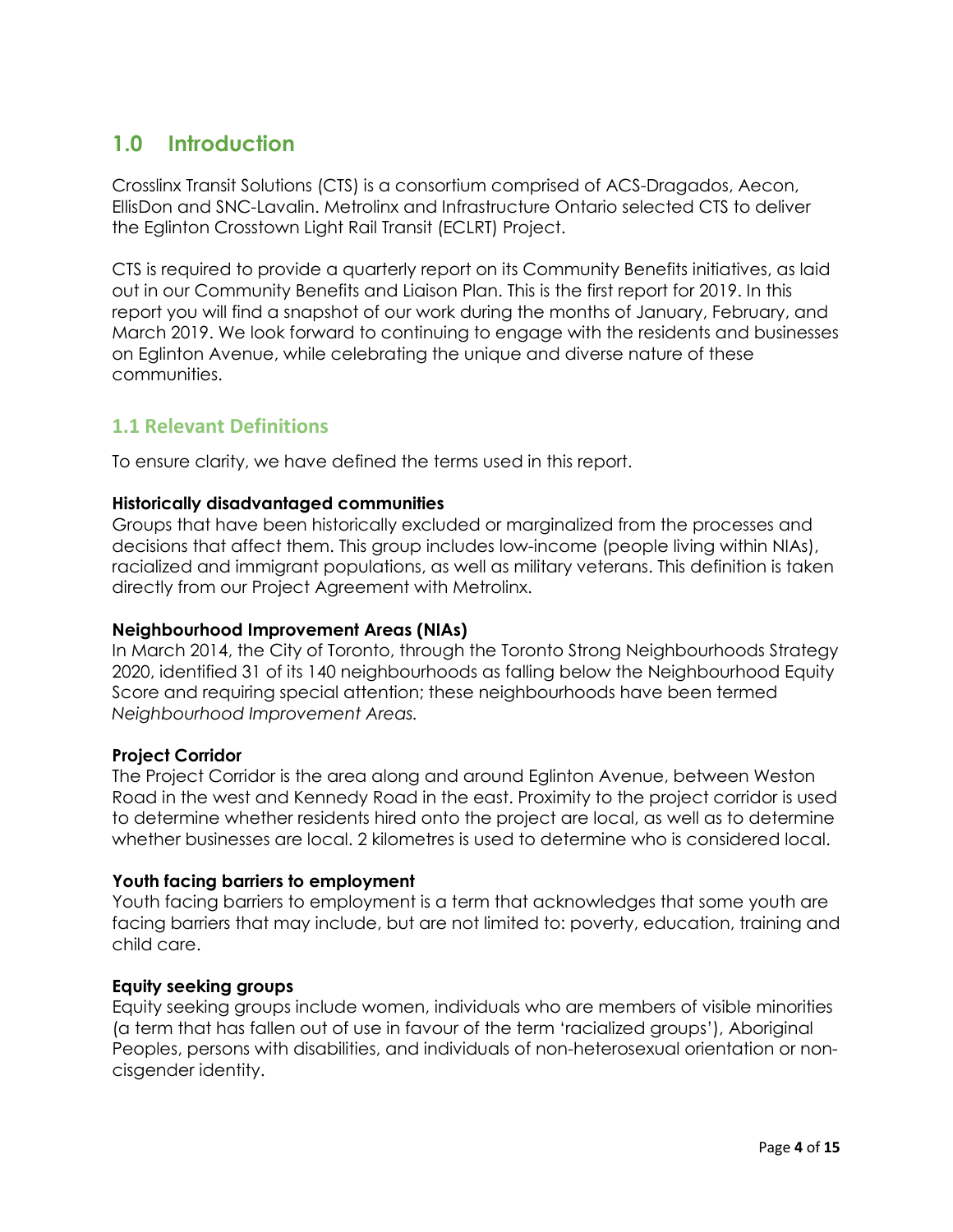### **Social enterprise**

A social enterprise is an organization that applies commercial strategies to maximize improvements in human and environmental well-being – this includes maximizing stakeholder value over shareholder value. Buy Social Canada and the United Way's Toronto Enterprise Fund determine who is a social enterprise, and who is included in the tracked spend.

# **2.0 Background**

### **2.1 Objectives**

The objectives of the Community Benefits and Liaison Plan are to:

- Provide community liaison to the communities impacted by the design and construction of the ECLRT Project.
- Plan, organize and host events to enhance community awareness of employment opportunities, and opportunities for the provision of goods and services.
- Develop and retain meaningful engagement with stakeholders.

# **2.2 CTS Roles and Responsibilities**

The following table provides an outline of the roles and responsibilities of CTS' Community Benefits team members.

Table 1: CTS Community Benefits team roles and responsibilities.

| <b>Name</b>                      | <b>Role</b>                                              | <b>Responsibilities</b>                                                                                                                                                                                                                                                                                                                                                                                                                                                                                        |
|----------------------------------|----------------------------------------------------------|----------------------------------------------------------------------------------------------------------------------------------------------------------------------------------------------------------------------------------------------------------------------------------------------------------------------------------------------------------------------------------------------------------------------------------------------------------------------------------------------------------------|
| <b>CTS Constructors</b>          |                                                          |                                                                                                                                                                                                                                                                                                                                                                                                                                                                                                                |
| <b>Kristin</b><br><b>Jenkins</b> | Communications &<br>Public Engagement<br><b>Director</b> | Reports to the Project Director and President.<br>Oversees strategic implementation of Community<br>Benefits and Liaison Plan, and ensures integration<br>across CTS communications as appropriate. Leads<br>all CTS communications, public engagement and<br>issues management. Has a primary interface with<br><b>Metrolinx's Communications and Community</b><br>Relations Director. Leads and supports issues<br>management, crisis communications and provides<br>media relations support. Media-trained. |
| <b>Patience</b><br>Adamu         | Community<br>Investments and<br>Programs Lead            | Reports to the Communications & Public<br>Engagement Director. Plans and implements<br>Community Benefits strategy and initiatives,<br>stakeholder relations and issues management as<br>required. Works collaboratively with CTS internal<br>teams to deliver initiatives associated with CTS'<br>Community Benefits and Liaison Plan. Primary                                                                                                                                                                |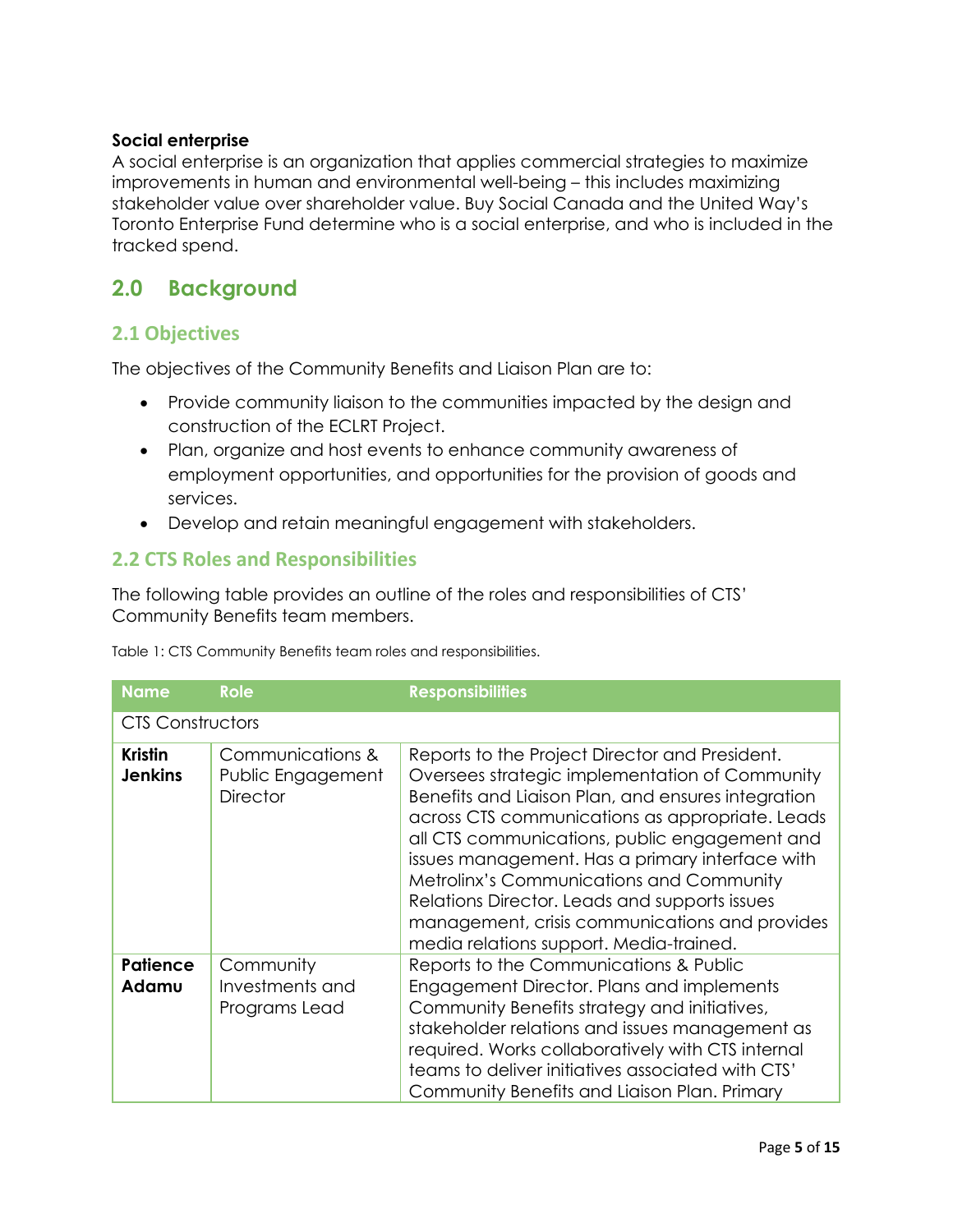|                               |                                        | interface with Metrolinx's Community Benefits<br>Specialist, as well as other key stakeholders. Leads<br>CTS Community Benefits Working Group (CBWG)<br>member participation and action items. Attends<br>all relevant coordination, committee and<br>community meetings. Provides media relations<br>support. Media-trained.                                                                                                                             |
|-------------------------------|----------------------------------------|-----------------------------------------------------------------------------------------------------------------------------------------------------------------------------------------------------------------------------------------------------------------------------------------------------------------------------------------------------------------------------------------------------------------------------------------------------------|
| <b>Patricia</b><br>Pytel      | Corporate<br>Communications<br>Manager | Reports to the Communications & Public<br>Engagement Director. Leads the development<br>and implementation of the Construction<br>Communications Plan. Supports the integration of<br>Community Benefits initiatives across CTS<br>communications as appropriate. Supports the<br>promotion of Community Benefits initiatives, and<br>provides issues management and media relations<br>support. Media-trained.                                           |
| Denisa<br>Leiba               | People & Culture<br><b>Director</b>    | Reports to the Project Director and President.<br>Liaises with all staffing (unionized and non-union)<br>divisions and project management teams to<br>support the integration of Community Benefits<br>initiatives across the organization. Supports<br>engagement with local workforce agencies and<br>CTS' Candidate Referral Pipeline, helps plan<br>training and skill development initiatives, and<br>attends events as appropriate. Media-oriented. |
| <b>David</b><br><b>Galvin</b> | Labour Relations<br>Manager            | Reports to the People & Culture Director. Acts as<br>internal labour relations advisor to CTS and works<br>directly with construction leaders, parent<br>companies and unions. Supports apprenticeship<br>initiatives in the area of labour relations.                                                                                                                                                                                                    |
| Luciana<br><b>Lickfeld</b>    | People & Culture<br>Coordinator        | Reports to the People & Culture Director. Supports<br>Community Benefits initiatives in employment,<br>training, and skill development. Coordinates the<br>provision of feedback to local workforce agencies<br>on CTS' Candidate Referral Pipeline. Supports<br>engagement with local workforce agencies and<br>CTS' Candidate Referral Pipeline, helps plan<br>training and skill development initiatives, and<br>attends events.                       |

# **3.0 Apprenticeship**

Reporting for the Apprenticeship Plan is done annually through the *CTS Apprenticeship Plan Annual Report*.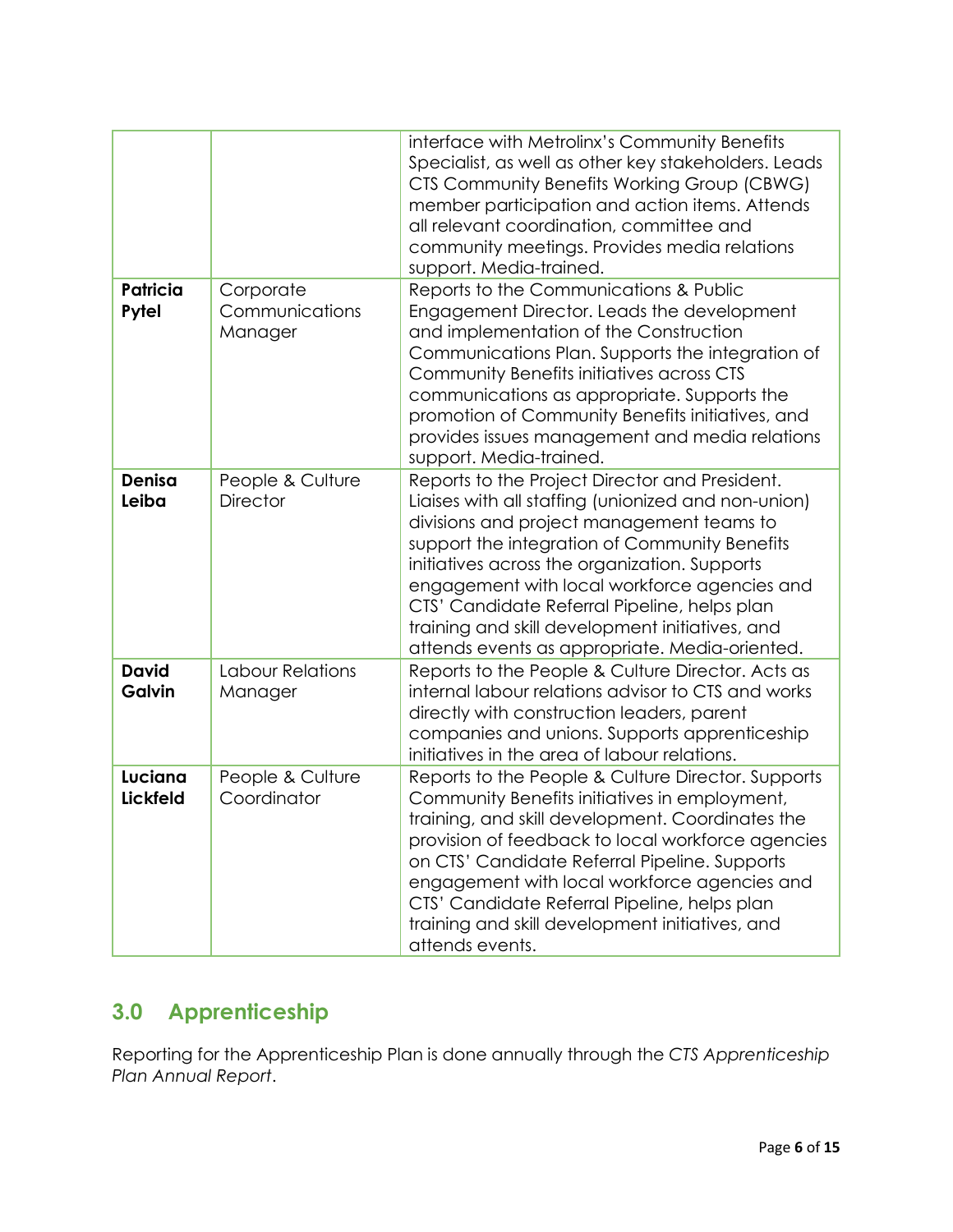# **4.0 Employment, Training and Workforce Development**

We are committed to making the pathway to Professional, Administrative and Technical (PAT) roles in the construction industry more accessible to people facing barriers to employment.

As CTS is an equal opportunity and inclusive employer, we are prepared to build relationships with all local workforce agencies who work with individuals facing barriers to employment.

| Hires to date                             |  |
|-------------------------------------------|--|
| <b>Career Start Opportunities to date</b> |  |
| Outreach and Meetings (this quarter)      |  |

CTS will create on-the-job learning opportunities for individuals from the Neighbourhood Improvement Areas and clients of our local workforce agency partners. These opportunities will provide participants with training, experience, mentorship and networks.

# **4.1 Policy**

We use a system of targeted hiring approaches to hire from historically disadvantaged communities, as well as residents from along the Project Corridor. It is called the CTS Candidate Referral Pipeline ("Pipeline"). The Pipeline is composed of strategies to get resumes sent to CTS, as well as efforts CTS is making to disseminate information about employment opportunities to these communities.

Our Community Benefits and Liaison Plan identifies three ways (self-directed, agency referral and agency recommendation) that local workforce agencies can work with their clients to access PAT roles at CTS. To help feed the Pipeline, we typically give these agencies advance notice of jobs that are about to be posted so they can better prepare their clients to compete against the rest of the labour market.

# **4.2 Practice**

We are committed to being active in our outreach and transparent in our intent to hire from the communities outlined in the policy above.

In an effort to be open and accessible, the CTS Community Benefits team sends out job postings to its Local Workforce Development and Recruitment Network (see Table 2) on a regular basis and encourages questions from the network about those jobs. The full list of local workforce agencies is included as Appendix 1.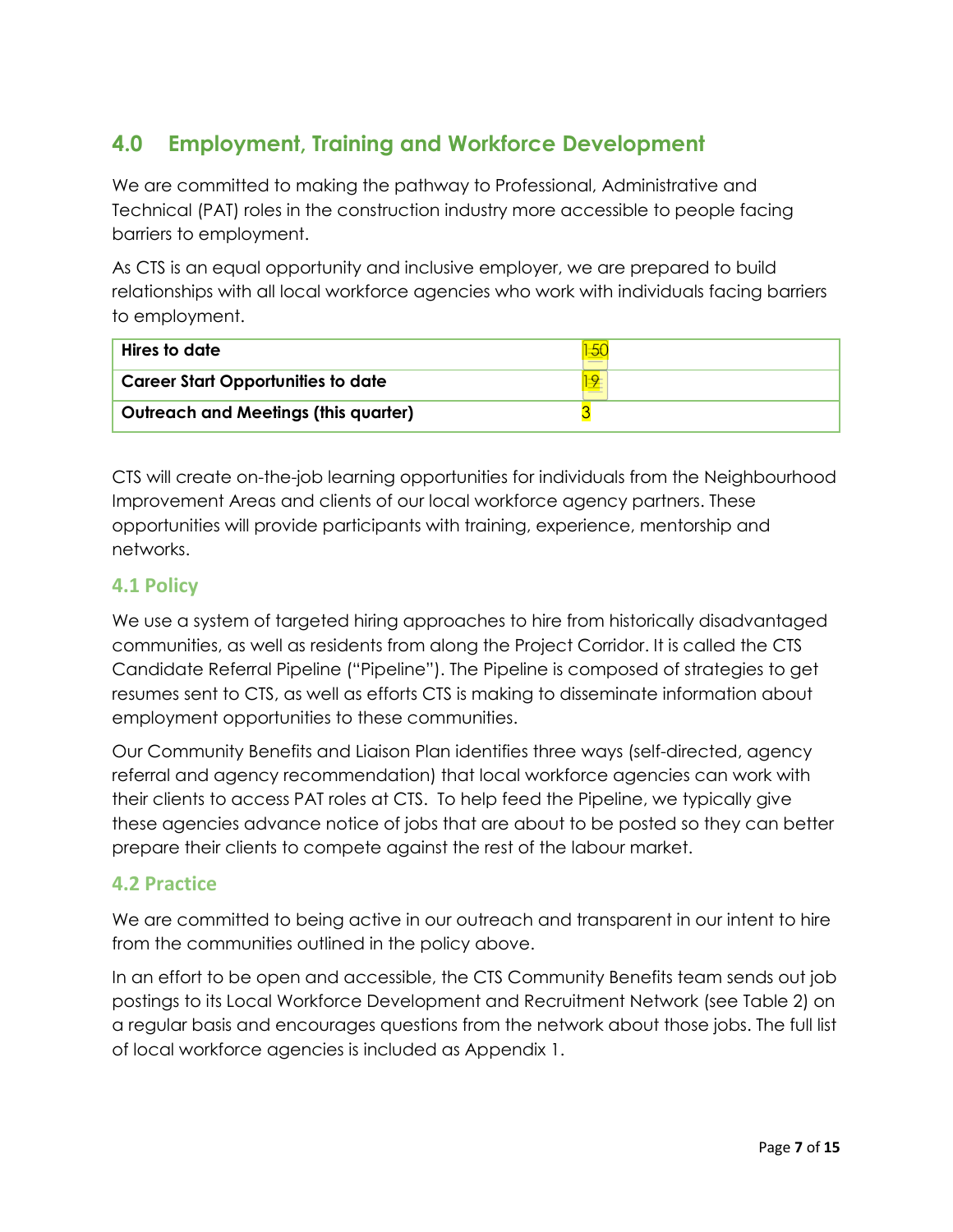| <b>Agency Network</b>                                                                                                        | <b>CTS Ligison + Candidate Referral</b><br><b>Pipeline Conduit</b>  | <b>Number of agencies</b><br>(centres) in network |
|------------------------------------------------------------------------------------------------------------------------------|---------------------------------------------------------------------|---------------------------------------------------|
| <b>Consortium of Agencies</b><br><b>Serving Internationally-</b><br><b>Trained Persons (CASIP)</b>                           | <b>ACCES Employment</b><br>$\bullet$<br>Humber College<br>$\bullet$ | 8                                                 |
| <b>Don Valley Employment</b><br><b>Solutions (DVES)</b>                                                                      | Labour Education Centre<br>$\bullet$                                | 5                                                 |
| <b>Lawrence Heights Inter-</b><br><b>Organizational Network</b><br>(LHION) – Employment and<br><b>Training Working Group</b> | City of Toronto Employment &<br>$\bullet$<br>Social Services        | 11                                                |
| City of Toronto Employment &<br><b>Social Services (TESS)</b>                                                                | City of Toronto Employment &<br>$\bullet$<br>Social Services        | 5                                                 |
| <b>Professional Access Into</b><br><b>Employment (PAIE) Program</b>                                                          | Toronto and Region Conservation<br>$\bullet$<br>Authority           | $\overline{\phantom{a}}$                          |
| E-Team                                                                                                                       | East Scarborough Storefront<br>٠                                    | 13                                                |
| <b>Military Employment</b><br><b>Transition Program</b>                                                                      | Canada Company<br>$\bullet$                                         | $\overline{\phantom{a}}$                          |

#### Table 2: Workforce Development and Local Recruitment Network

\***Note: Some agencies hold seats in multiple networks.** 

### **4.3 Performance**

#### **ACCES Employment Information Session**

On February 4th, we met with 74 newcomer jobseekers at an employment information session hosted by ACCES Employment at their North York location. Of the 74 jobseekers who attended, 44 went through a short employment screening with a member of the CTS People & Culture team and received valuable feedback. ACCES Employment opened up this session to other agencies serving Internationally Trained Professionals and the event was met with great results.

We encourage other local workforce agencies to invite the Community Benefits team to speak to their client groups and learn more about employment opportunities at CTS.

#### **Train the Job Developer Session**

Since 2015 we have been working with a growing number of employment agencies that focus on providing underemployed or unemployed jobseekers with gainful employment opportunities.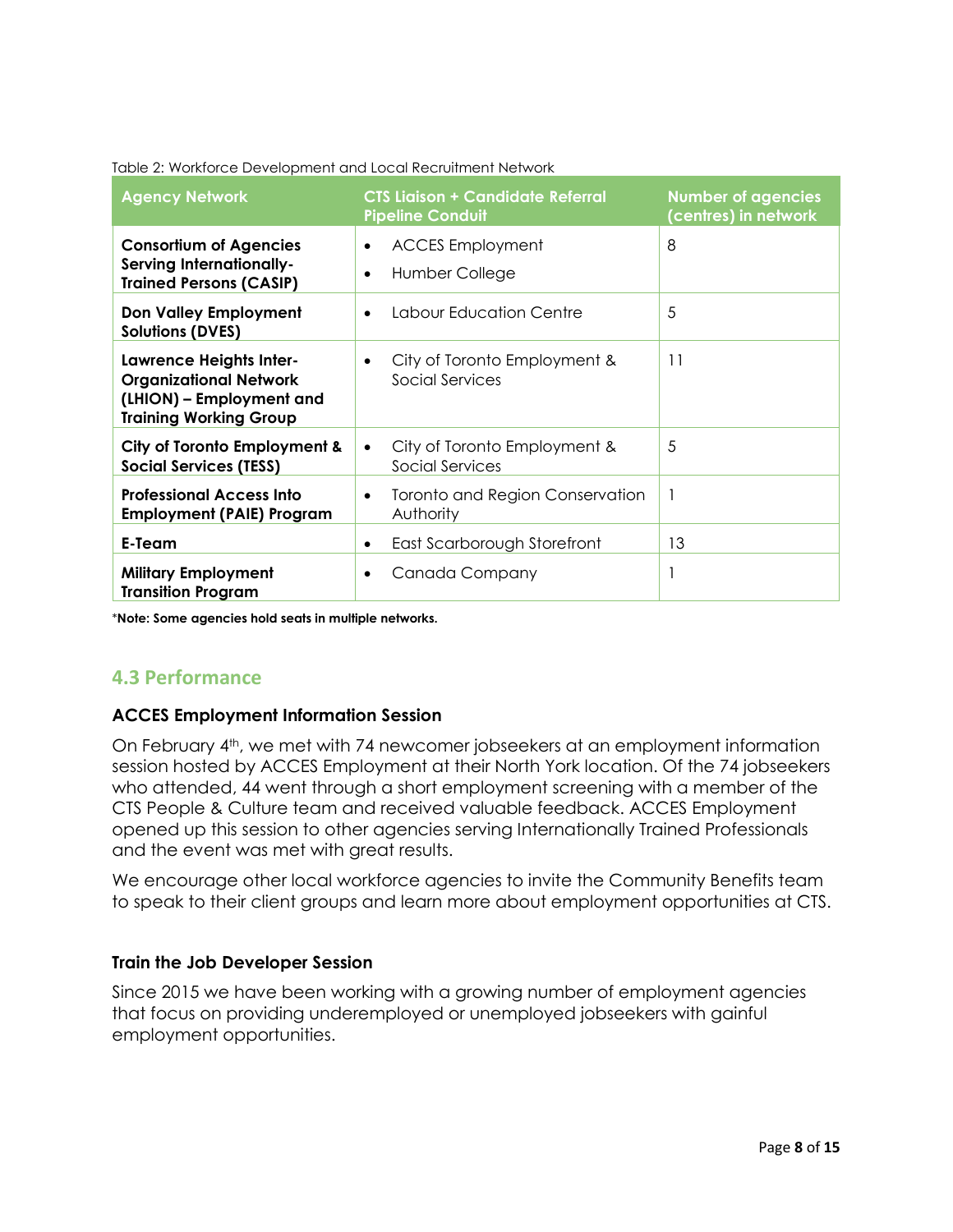On February 26th in collaboration with the City of Toronto Employment & Social Services team, the CTS Community Benefits team answered questions of local workforce agency partners new and old, focusing on everything from our programs, our successes, and our challenges.

# **5.0 Social Procurement and Support of Local Business**

We are committed to supporting and building the capacity of small- and medium-sized businesses, disadvantaged business enterprises (those severely impacted by our construction), and social enterprises. Of interest are those businesses located along the Eglinton Corridor and adjacent to our construction sites, and social enterprises that create employment and training opportunities for historically disadvantaged and equity seeking groups who have multiple and systemic barriers to employment.

A local business is defined as a business that is located within two kilometres of the ECLRT Project Corridor. Ongoing support for the Project by local suppliers and contractors is important to CTS, and we encourage staff and subcontractors to purchase from local sources for goods and services wherever it is practical, economically reasonable and technically sound.

| <b>Social Procurement</b>          | \$542,195.98               |
|------------------------------------|----------------------------|
| Spend to March 31, 2019            | (compared to \$485,698.42) |
|                                    | reported for $Q4$ 2018)    |
|                                    |                            |
| <b>Support of Local Businesses</b> | \$5,907,698.75             |
| Spend to March 31, 2019            | (compared to \$5.4 million |
|                                    | reported for $Q4$ 2018)    |

# **5.1 Policy**

The CTS Community Benefits team maintains a local business and social enterprise list, available as a resource to all CTS staff. The team promotes the use of businesses on this list wherever possible. The Community Investments and Programs Lead acts as the internal champion for the social procurement initiative at CTS.

# **5.2 Practice**

CTS worked in partnership with the Social Purchasing Project until December 2018 and has recently transitioned to working with Buy Social Canada, to identify social enterprises that can provide products or services to the ECLRT Project. Buy Social Canada brings socially driven purchasers and social enterprise suppliers together from coast to coast.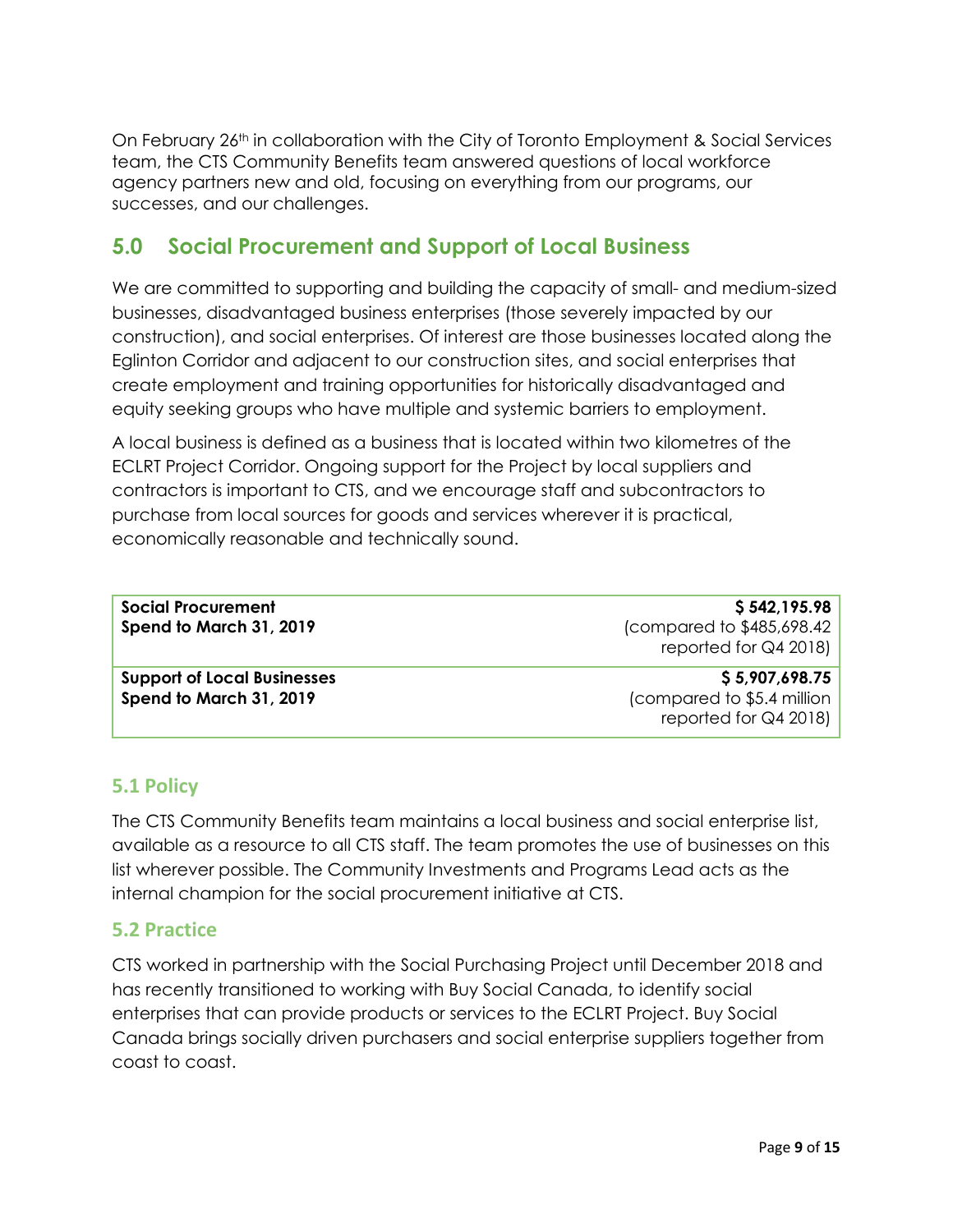In an effort to ensure that staff remain aware of our commitment to investing in businesses along the Project Corridor, CTS Procurement prompts staff when making purchases to consider whether their purchase can be made on Eglinton Avenue (locally) or through a social enterprise.

# **5.3 Performance**

### **TEF Employment Social Enterprise Sector Conference**

On March 29, 2019 we were invited to the Toronto Enterprise Fund's first annual Employment Social Enterprise Sector Conference. At this event we were able to meet several new and familiar social enterprises.

The goal of the conference is to build the capacity of social enterprises through networking, workshops, coaching sessions and the sharing of best practices from across the region. We are honoured to have been invited to participate, receive updates on how social enterprises do the work that they do, and how they can fit into our supply chain.

# **6.0 Community Improvements**

We are committed to initiatives that develop the capacity of community members, demonstrate environmental stewardship, and promote social and economic inclusion.

### *CTS Builds Communities* **events this quarter** 0

# **6.1 Policy**

We have a commitment to improve as we build and leave communities better off than they were before we started building. Our program, *CTS Builds Communities,* is based on the simple notion of caring, and aims to demonstrate corporate social responsibility by being proactive and visible in the communities in which we work.

### **6.2 Practice**

CTS will continue to develop and put in place policies and procedures that weave social, economic and environmental matters into business operations and core strategies. The principles of our community investment strategy are as follows: work in partnership with local communities; develop connections between our employees and local residents and; environmental protection and sustainability.

This third element of environmental protection and sustainability is very important to us and encompasses the entire project – from design to construction to maintenance. We are building the Eglinton Crosstown LRT system with sustainability in mind at every stage,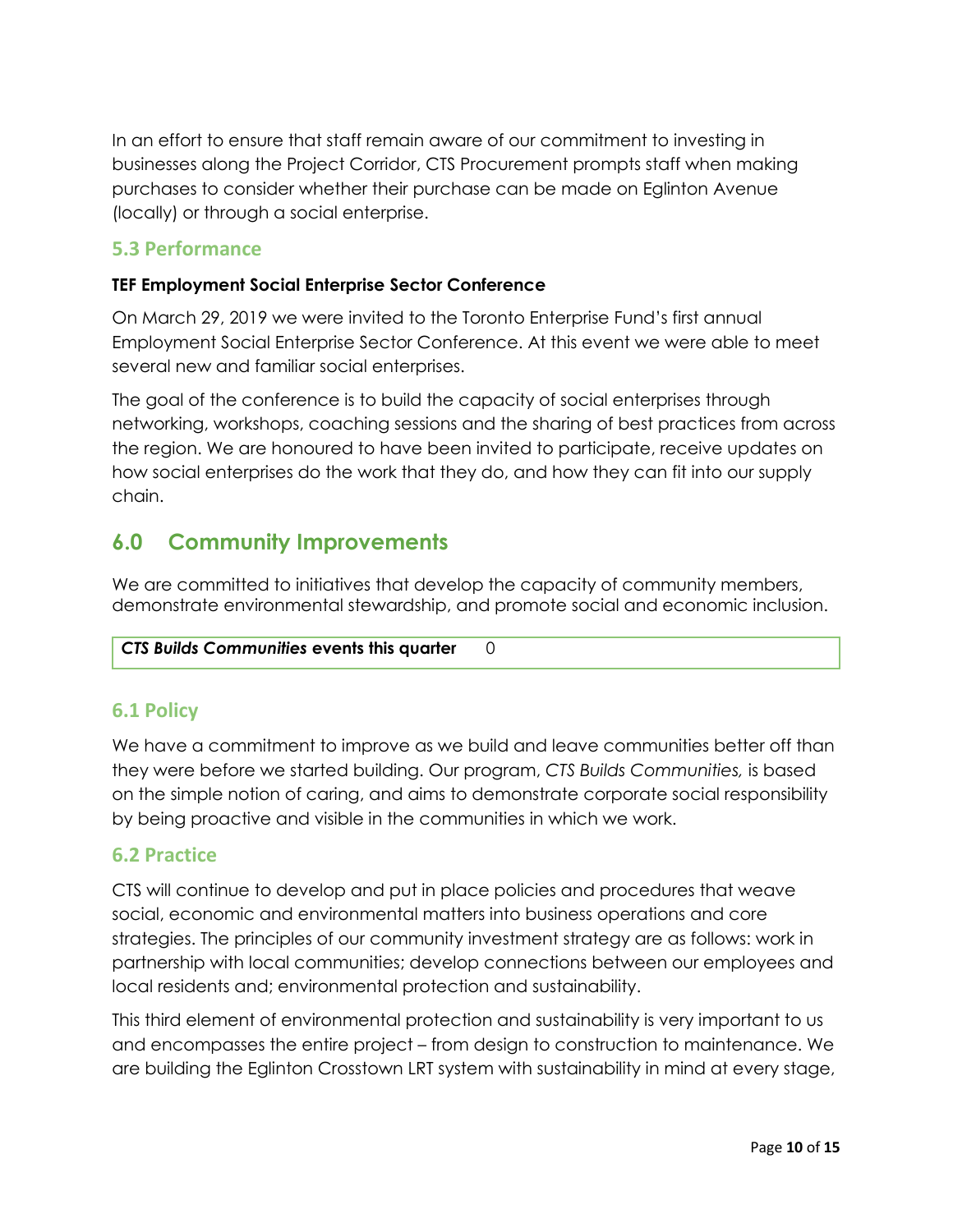and therefore it is only fitting that we emphasize this in our *CTS Builds Communities* program.

#### **6.3 Performance**

This quarter we have not had any *CTS Builds Communities* events as we are preparing for an eventful second quarter.

# **Appendices**

Appendix 1: List of Agencies in Workforce Development and Local Recruitment Network Appendix 2: Activities this Quarter

# **Appendix 1: List of Agencies in Workforce Development and Local Recruitment**

### **Network\*\***

| <b>Network</b>                                                                                                                                                                                                                                                                                            | <b>Agency</b>                                                         |
|-----------------------------------------------------------------------------------------------------------------------------------------------------------------------------------------------------------------------------------------------------------------------------------------------------------|-----------------------------------------------------------------------|
| <b>Consortium of Agencies Serving Internationally-Trained</b>                                                                                                                                                                                                                                             | <b>ACCES Employment*</b>                                              |
| <b>Persons (CASIP)</b><br>CASIP drives innovation, advocacy and excellence in                                                                                                                                                                                                                             | <b>College Boreal</b>                                                 |
| employment services for skilled immigrants and employers                                                                                                                                                                                                                                                  | Humber College*                                                       |
| in the Greater Toronto Area. CASIP member organizations<br>share a vision of inclusive Canadian communities where                                                                                                                                                                                         | Job Start*                                                            |
| skilled immigrants are able to find meaningful, sustainable                                                                                                                                                                                                                                               | <b>JVS Toronto</b>                                                    |
| employment in their fields of expertise and contribute to<br>building our society.                                                                                                                                                                                                                        | Seneca College                                                        |
|                                                                                                                                                                                                                                                                                                           | Skills for Change*                                                    |
|                                                                                                                                                                                                                                                                                                           | WoodGreen Employment Services                                         |
| <b>Don Valley Employment Solutions (DVES)</b>                                                                                                                                                                                                                                                             | Thorncliffe Neighbourhood Office                                      |
| DVES aims to implement a workforce development strategy<br>that brings employers and local area job seekers together to<br>fill the ongoing employment opportunities available. The<br>local area includes three Neighbourhood Improvement<br>Areas: Thorncliffe Park, Flemingdon Park, Victoria Village. | <b>Labour Education Centre</b>                                        |
|                                                                                                                                                                                                                                                                                                           | The Centre for Education and Training                                 |
|                                                                                                                                                                                                                                                                                                           | Skills for Change*                                                    |
|                                                                                                                                                                                                                                                                                                           | Toronto Employment & Social Services<br>- Yonge-Eglinton              |
|                                                                                                                                                                                                                                                                                                           | <b>Toronto Employment &amp; Social Services</b><br>- Lawrence Square* |
|                                                                                                                                                                                                                                                                                                           | <b>Toronto Employment &amp; Social Services</b><br>- Golden Mile      |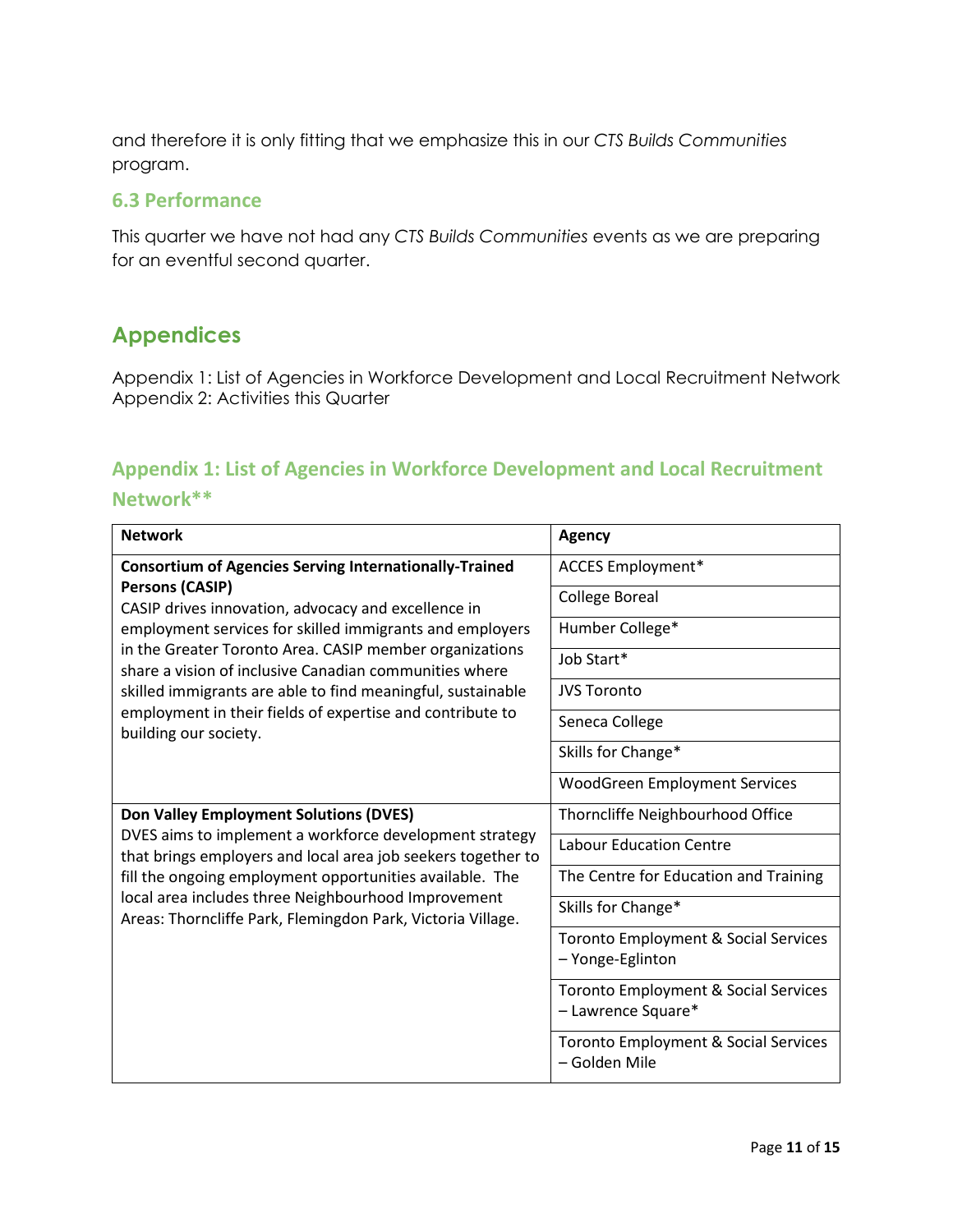|                                                                                                                    | Toronto Employment & Social Services<br>- York Humber*     |
|--------------------------------------------------------------------------------------------------------------------|------------------------------------------------------------|
| <b>Toronto West Partners Network (TWP)</b>                                                                         | <b>ACCES Employment*</b>                                   |
| TWP is a group of Employment Ontario funded workforce<br>agencies located in the city's West Quadrant.             | COSTI*                                                     |
|                                                                                                                    | Humber College*                                            |
|                                                                                                                    | Job Start*                                                 |
|                                                                                                                    | Learning Enrichment Foundation                             |
|                                                                                                                    | Skills for Change*                                         |
|                                                                                                                    | West Neighbourhood House                                   |
|                                                                                                                    | St. Stephen's Community House*                             |
|                                                                                                                    | The Career Foundation*                                     |
|                                                                                                                    | Toronto Employment & Social Services<br>- York Humber*     |
|                                                                                                                    | VPI Employment Solutions*                                  |
|                                                                                                                    | Youth Employment Services (YES)                            |
|                                                                                                                    | Toronto Workforce Innovation Group<br>(TWIG)               |
| Lawrence Heights Inter-Organizational Network                                                                      | North York Community House                                 |
| <b>Employment and Training working group</b><br>LHION is a coalition of emerging groups, service providers         | Toronto Public Library - Barbara Frum<br><b>Branch</b>     |
| and other representative organizations delivering programs<br>and services in the communities of Lawrence Heights, | COSTI*                                                     |
| Lotherton Pathway and Neptune. LHION works together                                                                | VPI Employment Solutions*                                  |
| with the City's Neighbourhood Action Team and residents to<br>coordinate their efforts toward building healthy and | <b>Toronto Community Housing</b>                           |
| sustainable communities.                                                                                           | Toronto Employment & Social Services<br>- Lawrence Square* |
|                                                                                                                    | Humber College*                                            |
|                                                                                                                    | St. Stephen's Community House*                             |
|                                                                                                                    | The Career Foundation*                                     |
|                                                                                                                    | Local Immigration Partnership - North                      |
|                                                                                                                    | Heights Development Inc.                                   |
| <b>E-TEAM</b><br>The E-TEAM is a group of agencies in the Scarborough area                                         | Mid-Scarborough Hub YMCA<br><b>Employment Centre</b>       |
| that are working together in concert to provide services to<br>the residents of that area.                         | Toronto Scarborough Town Centre Ct.<br><b>YMCA Centre</b>  |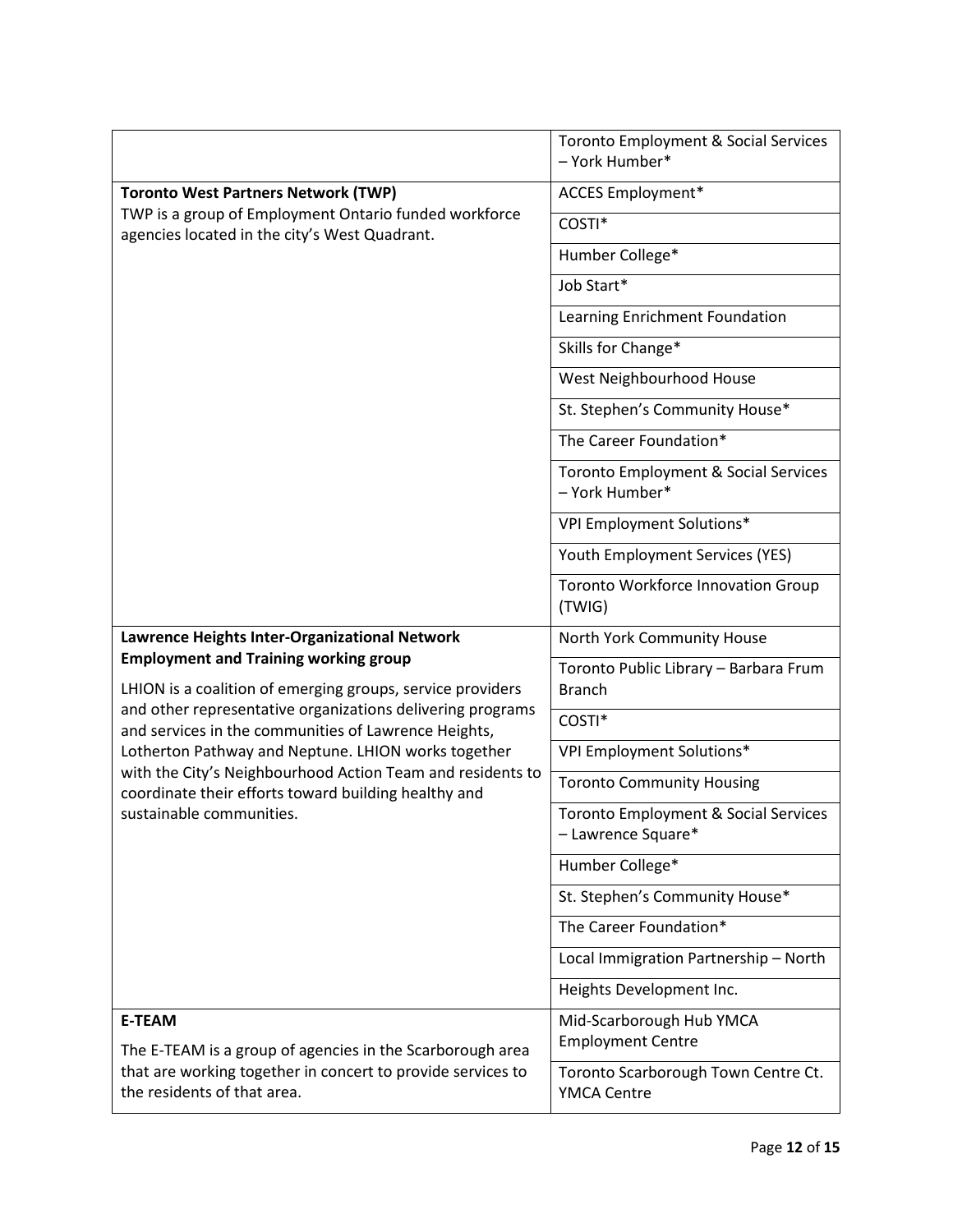|                                                                                                                                                                                                                                                                                                                                                                                                                                                                                                             | <b>Career Foundation</b>                               |
|-------------------------------------------------------------------------------------------------------------------------------------------------------------------------------------------------------------------------------------------------------------------------------------------------------------------------------------------------------------------------------------------------------------------------------------------------------------------------------------------------------------|--------------------------------------------------------|
|                                                                                                                                                                                                                                                                                                                                                                                                                                                                                                             | <b>Centennial College</b>                              |
|                                                                                                                                                                                                                                                                                                                                                                                                                                                                                                             | <b>JVS Toronto</b>                                     |
|                                                                                                                                                                                                                                                                                                                                                                                                                                                                                                             | On Track                                               |
|                                                                                                                                                                                                                                                                                                                                                                                                                                                                                                             | <b>Operation Springboard</b>                           |
|                                                                                                                                                                                                                                                                                                                                                                                                                                                                                                             | <b>PCPI</b>                                            |
|                                                                                                                                                                                                                                                                                                                                                                                                                                                                                                             | Seneca College                                         |
|                                                                                                                                                                                                                                                                                                                                                                                                                                                                                                             | <b>TDSB Next Steps</b>                                 |
|                                                                                                                                                                                                                                                                                                                                                                                                                                                                                                             | <b>YWCA</b>                                            |
|                                                                                                                                                                                                                                                                                                                                                                                                                                                                                                             | East Scarborough Storefront                            |
| Professional Access Into Employment (PAIE) Program                                                                                                                                                                                                                                                                                                                                                                                                                                                          | <b>Toronto and Region Conservation</b>                 |
| PAIE is an innovative bridge training program that helps<br>internationally-trained environmental professionals launch<br>their careers in Engineering, Geoscience, Environmental<br>Science and Planning. PAIE's 1 year program empowers<br>participants with an increased understanding of the local<br>labour market. PAIE supports participants as they pursue<br>their goals of obtaining employment and gaining the<br>Canadian experience required for professional licensing and<br>certifications. | Authority                                              |
| <b>City of Toronto Employment &amp; Social Services (TESS)</b><br>TESS provides employment supports, financial benefits and                                                                                                                                                                                                                                                                                                                                                                                 | Yonge-Eglinton Employment & Social<br><b>Services</b>  |
| social supports to people living in Toronto. Their vision is to<br>strengthen the social and economic well-being of<br>Torontonians in their communities. By providing<br>employment services, financial benefits and social supports,<br>they work to make that vision a reality. They are committed<br>to engaging and working closely with clients, employers,                                                                                                                                           | York Humber Employment & Social<br><b>Services</b>     |
|                                                                                                                                                                                                                                                                                                                                                                                                                                                                                                             | Golden Mile Employment & Social<br><b>Services</b>     |
|                                                                                                                                                                                                                                                                                                                                                                                                                                                                                                             | <b>Cliffcrest Employment Services</b>                  |
| community partners and staff to make sure they are<br>meeting the needs of the communities we serve.                                                                                                                                                                                                                                                                                                                                                                                                        | Lawrence Square Employment & Social<br><b>Services</b> |
| <b>Military Employment Transition (MET) Program</b>                                                                                                                                                                                                                                                                                                                                                                                                                                                         |                                                        |

The Canada Company Military Employment Transition (MET) Program is an initiative developed to assist Canadian Armed Forces (CAF) Members, Reservists, Veterans and Military Spouses who are seeking to find jobs in the civilian workforce. The program serves as a bridge between the CAF and Canada Company's "Military Friendly Employer Partners".

| <b>Ontario Disability Employment Network (ODEN)</b> | <sup>1</sup> Canadian Council on Rehabilitation<br>and Work |
|-----------------------------------------------------|-------------------------------------------------------------|
|                                                     | Spinal Cord Injury Ontario                                  |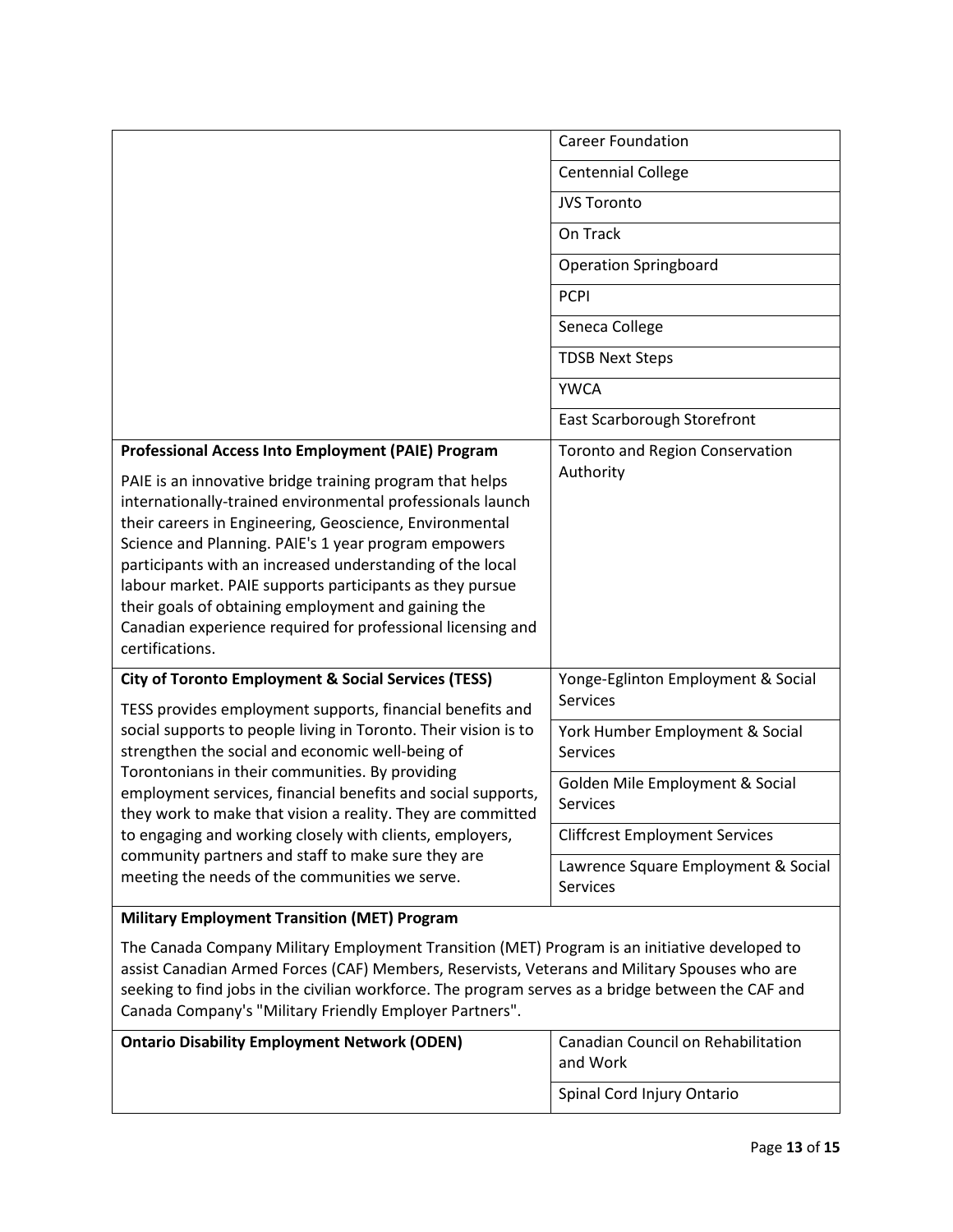| A professional body of employment service providers united<br>to increase employment opportunities for people who have<br>a disability. |  |  |  |
|-----------------------------------------------------------------------------------------------------------------------------------------|--|--|--|
| <b>TDSB Adult Learning Centres</b>                                                                                                      |  |  |  |
| City View Adult Learning Centre<br>Yorkdale Adult Learning Centre                                                                       |  |  |  |

\*denotes agencies that are on multiple networks

\*\* As CTS is an equal and inclusive opportunity employer; we are prepared to build relationships with all local workforce agencies who also work with individuals facing barriers to employment.